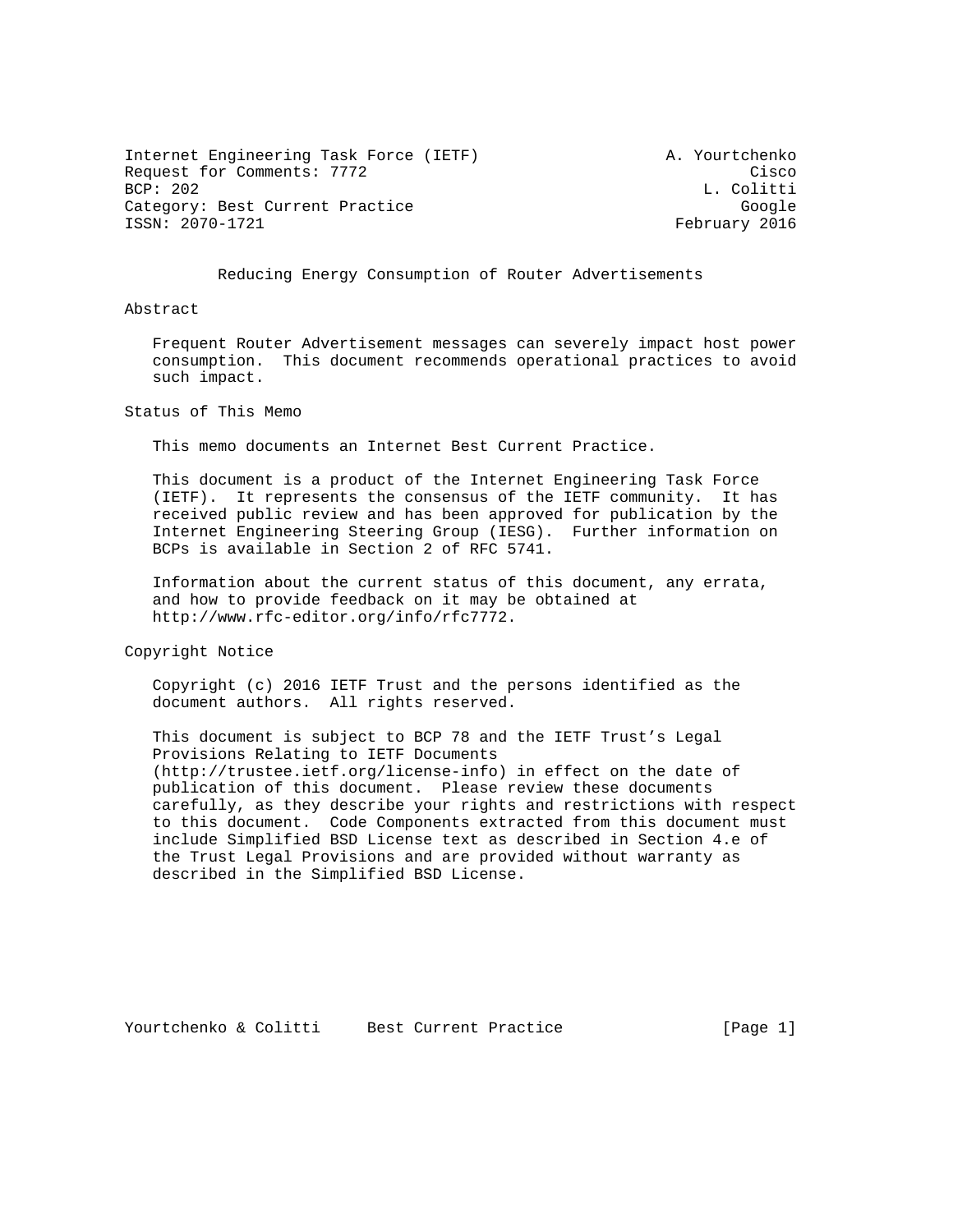Table of Contents

| $2^{\circ}$                                    | 2              |
|------------------------------------------------|----------------|
| 2.1. Solicited Multicast RAs on Large Networks | 2              |
| 2.2. Frequent Periodic Router Advertisements   | 3              |
|                                                | 3              |
| Router Advertisement Frequency                 | 3              |
|                                                | 4              |
| 5.1. Network-Side Recommendations              | $\overline{4}$ |
| 5.2. Device-Side Recommendations               | 5              |
|                                                | 5              |
|                                                | 5              |
| Normative References<br>7.1.                   | 5              |
| 7.2. Informative References                    | 6              |
|                                                | 6              |
|                                                | 6              |
|                                                |                |

## 1. Introduction

 Routing information is communicated to IPv6 hosts by Router Advertisement (RA) messages [RFC4861]. If these messages are sent too frequently, they can severely impact power consumption on battery-powered hosts.

 The key words "MUST", "MUST NOT", "REQUIRED", "SHALL", "SHALL NOT", "SHOULD", "SHOULD NOT", "RECOMMENDED", "MAY", and "OPTIONAL" in this document are to be interpreted as described in [RFC2119].

- 2. Problem Scenarios
- 2.1. Solicited Multicast RAs on Large Networks

 On links with a large number of battery-powered devices, sending solicited multicast Router Advertisements can severely impact host power consumption. This is because every time a device joins the network, all devices on the network receive a multicast Router Advertisement. In the worst case, if devices are continually joining and leaving the network, and the network is large enough, then all devices on the network will receive solicited Router Advertisements at the maximum rate specified by Section 6.2.6 of [RFC4861], which is one every 3 seconds.

Yourtchenko & Colitti Best Current Practice [Page 2]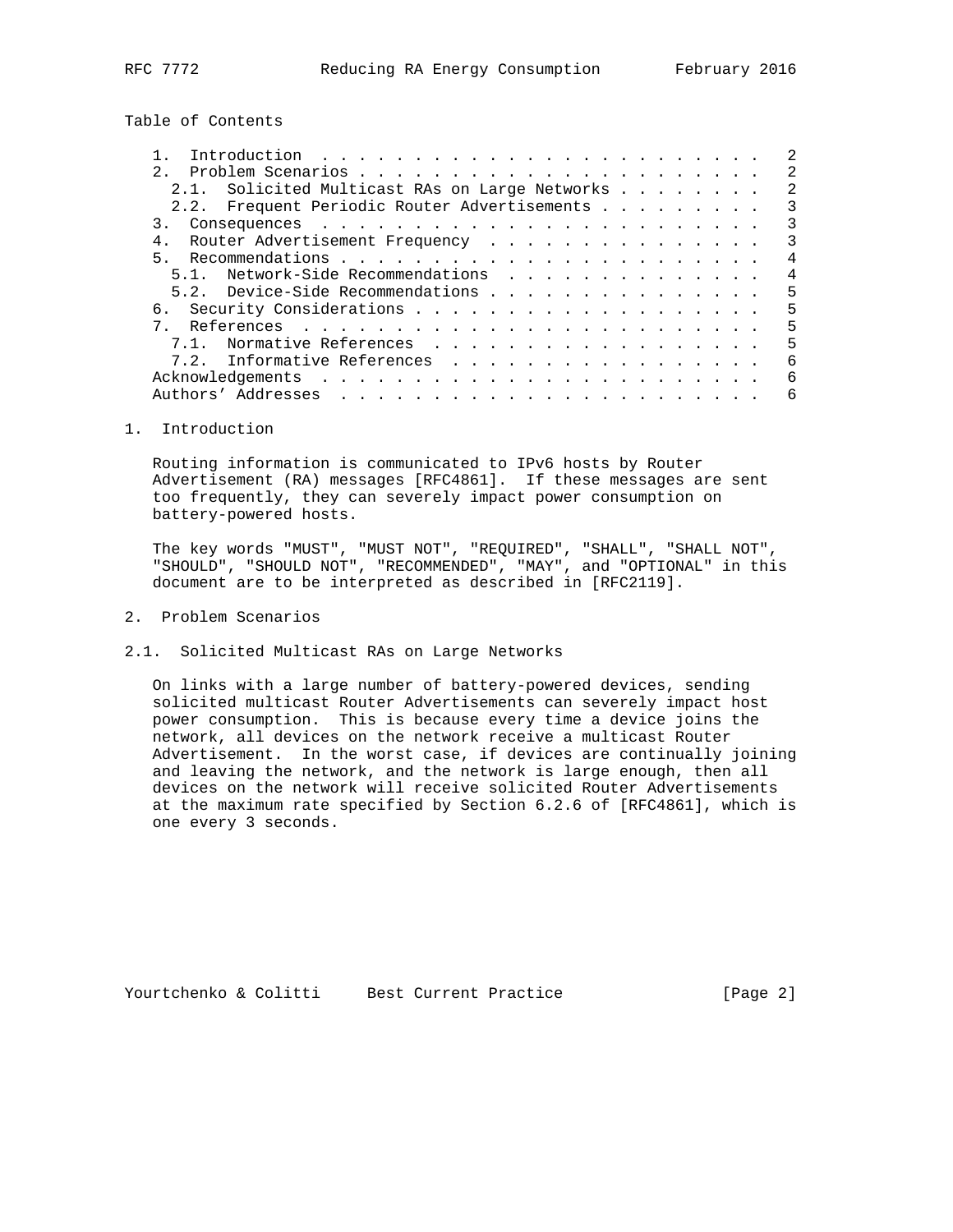## 2.2. Frequent Periodic Router Advertisements

 Some networks send periodic multicast Router Advertisements very frequently (e.g., once every few seconds). This may be due to a desire to minimize customer impact of network renumbering events, which in some large residential networks occur relatively frequently. In the presence of hosts that ignore RAs or even all IPv6 packets when in sleep mode, such networks may see a need to send RAs frequently in order to avoid leaving devices with non-functional IPv6 configurations for extended periods of time. Unfortunately, this has severe impact on battery life.

3. Consequences

 Observed effects of frequently sending Router Advertisement messages to battery-powered devices include:

- o Some hosts simply experience bad battery life on these networks and otherwise operate normally. This is frustrating for users of these networks.
- o Some hosts react by dropping all Router Advertisement messages when in power-saving mode on any network, e.g., <https://code.google.com/p/android/issues/detail?id=32662>. This causes devices to lose connectivity when in power-saving mode, potentially disrupting background network communications, because the device is no longer able to send packets or acknowledge received traffic.
- o Some hosts react by dropping \*all\* IPv6 packets when in power saving mode, <http://www.gossamer-threads.com/lists/nsp/ ipv6/54641>. This disrupts network communications.

 Compounding the problem, when dealing with devices that drop Router Advertisements when in power saving mode, some network administrators work around the problem by sending RAs even more frequently. This causes devices to engage in even more aggressive filtering.

4. Router Advertisement Frequency

 The appropriate frequency of periodic RAs depends on how constrained the network devices are.

 o Laptop-class devices will likely experience no noticeable battery life impact, even if RAs are sent every few seconds.

Yourtchenko & Colitti Best Current Practice [Page 3]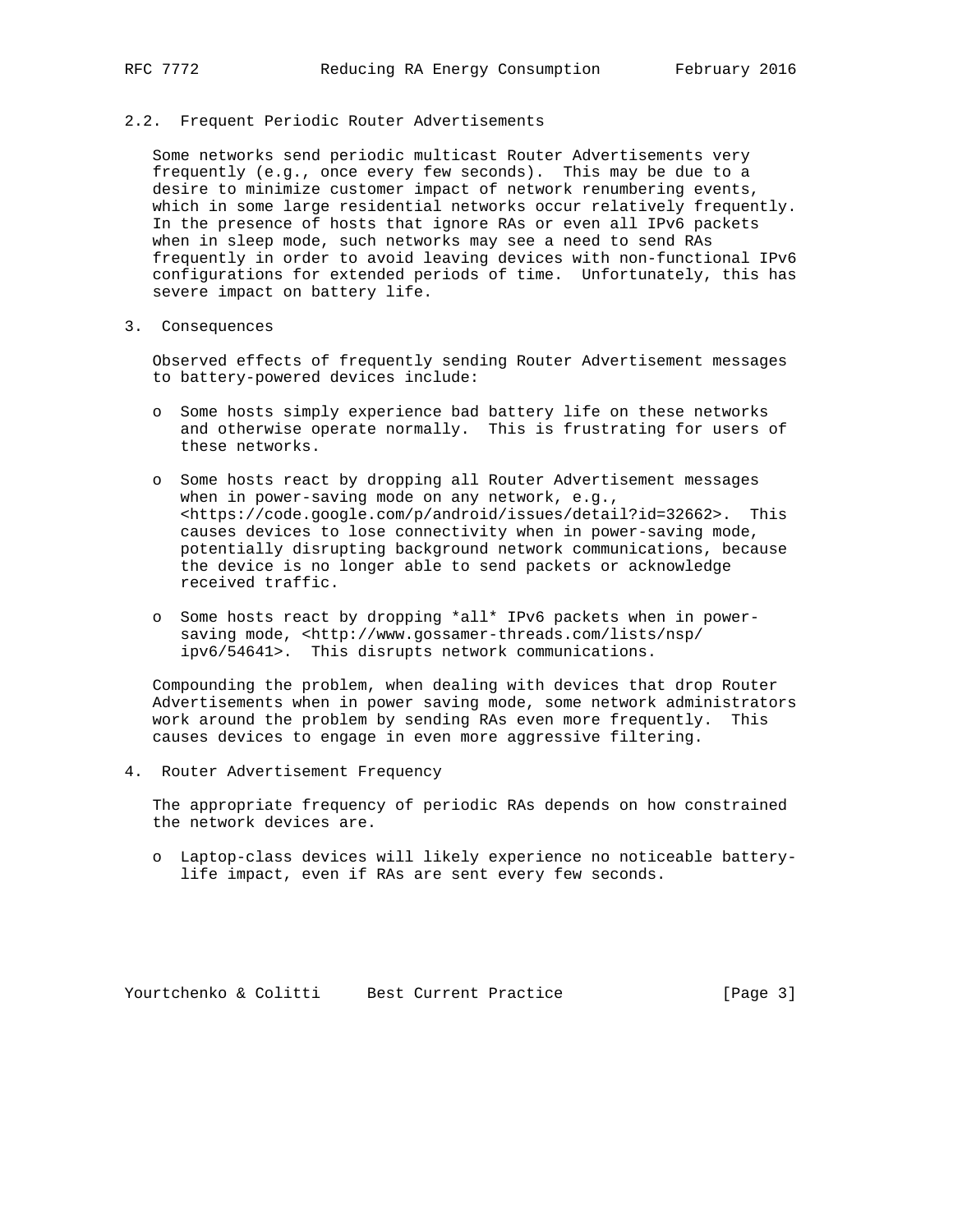o Tablets, phones, and watches experience it more noticeably. At the time of writing, current-generation devices might consume on the order of 5 mA when the main processor is asleep. Upon receiving a packet, they might consume on the order of 200 mA for 250 ms, as the packet causes the main processor to wake up, process the RA, attend to other pending tasks, and then go back to sleep. Thus, on such devices, the cost of receiving one RA will be approximately 0.014 mAh.

 In order to limit the amount of power used to receive Router Advertisements to, say, 2% of idle power (i.e., to impact idle battery life by no more than 2%), the average power budget for receiving RAs must be no more than 0.1 mA, or approximately 7 RAs per hour. Due to background multicast loss and the tendency of current devices to rate-limit multicast when asleep, many of these RAs might not reach the device. Thus, the minimum lifetimes for RA configuration parameters such as default router lifetime might reasonably be 5-10 times the RA period, or roughly 45-90 minutes.

 An impact of 2% relative to measured idle current is negligible, since on this sort of device average power consumption is typically much higher than idle power consumption.

- o Specialized devices in non-general-purpose networks such as sensor networks might have tighter requirements. In these environments, even longer RA intervals might be appropriate.
- 5. Recommendations
- 5.1. Network-Side Recommendations
	- 1. Router manufacturers SHOULD allow network administrators to configure the routers to respond to Router Solicitations with unicast Router Advertisements if:
		- \* The Router Solicitation's source address is not the unspecified address, and:
		- \* The solicitation contains a valid Source Link-Layer Address option.
	- 2. Administrators of networks that serve large numbers (tens or hundreds) of battery-powered devices SHOULD enable this behavior.
	- 3. Networks that serve battery-powered devices SHOULD NOT send multicast RAs too frequently (see Section 4) unless the information in the RA packet has substantially changed. If there is a desire to ensure that hosts pick up configuration changes

Yourtchenko & Colitti Best Current Practice [Page 4]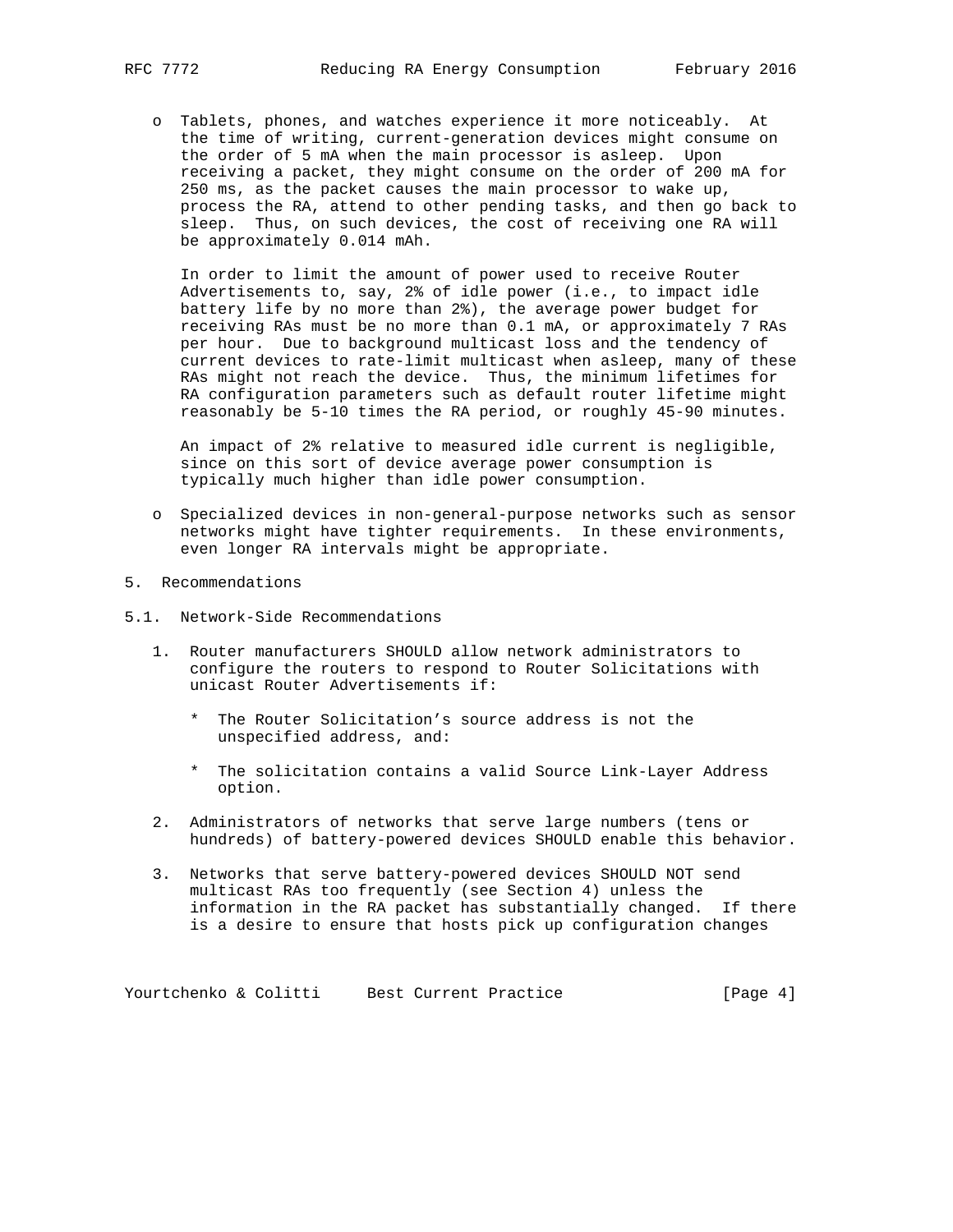quickly, those networks MAY send frequent Router Advertisements for a limited period of time (e.g., not more than one minute) immediately after a configuration change.

 No protocol changes are required. Responding to Router Solicitations with unicast Router Advertisements is already allowed by Section 6.2.6 of [RFC4861], and Router Advertisement intervals are already configurable by the administrator to a wide range of values.

## 5.2. Device-Side Recommendations

- 1. Maintaining IPv6 connectivity requires that hosts be able to receive periodic multicast RAs [RFC4861]. Therefore, hosts that process unicast packets sent while they are asleep MUST also process multicast RAs sent while they are asleep. Battery powered hosts MAY rate-limit identical RAs if they are sent too frequently.
- 2. Battery-powered devices that do not intend to maintain IPv6 connectivity while asleep SHOULD either disconnect from the network, abandoning all IPv6 configuration on that network, or perform Detecting Network Attachment in IPv6 (DNAv6) procedures [RFC6059] when waking up.
- 6. Security Considerations

 Misconfigured or malicious hosts sending rogue Router Advertisements [RFC6104] can also severely impact power consumption on battery powered hosts if they send a significant number of such messages. Any IPv6 network where there is potential for misconfigured or malicious hosts should take appropriate countermeasures to mitigate the problem.

- 7. References
- 7.1. Normative References
	- [RFC2119] Bradner, S., "Key words for use in RFCs to Indicate Requirement Levels", BCP 14, RFC 2119, DOI 10.17487/RFC2119, March 1997, <http://www.rfc-editor.org/info/rfc2119>.
	- [RFC4861] Narten, T., Nordmark, E., Simpson, W., and H. Soliman, "Neighbor Discovery for IP version 6 (IPv6)", RFC 4861, DOI 10.17487/RFC4861, September 2007, <http://www.rfc-editor.org/info/rfc4861>.

Yourtchenko & Colitti Best Current Practice [Page 5]